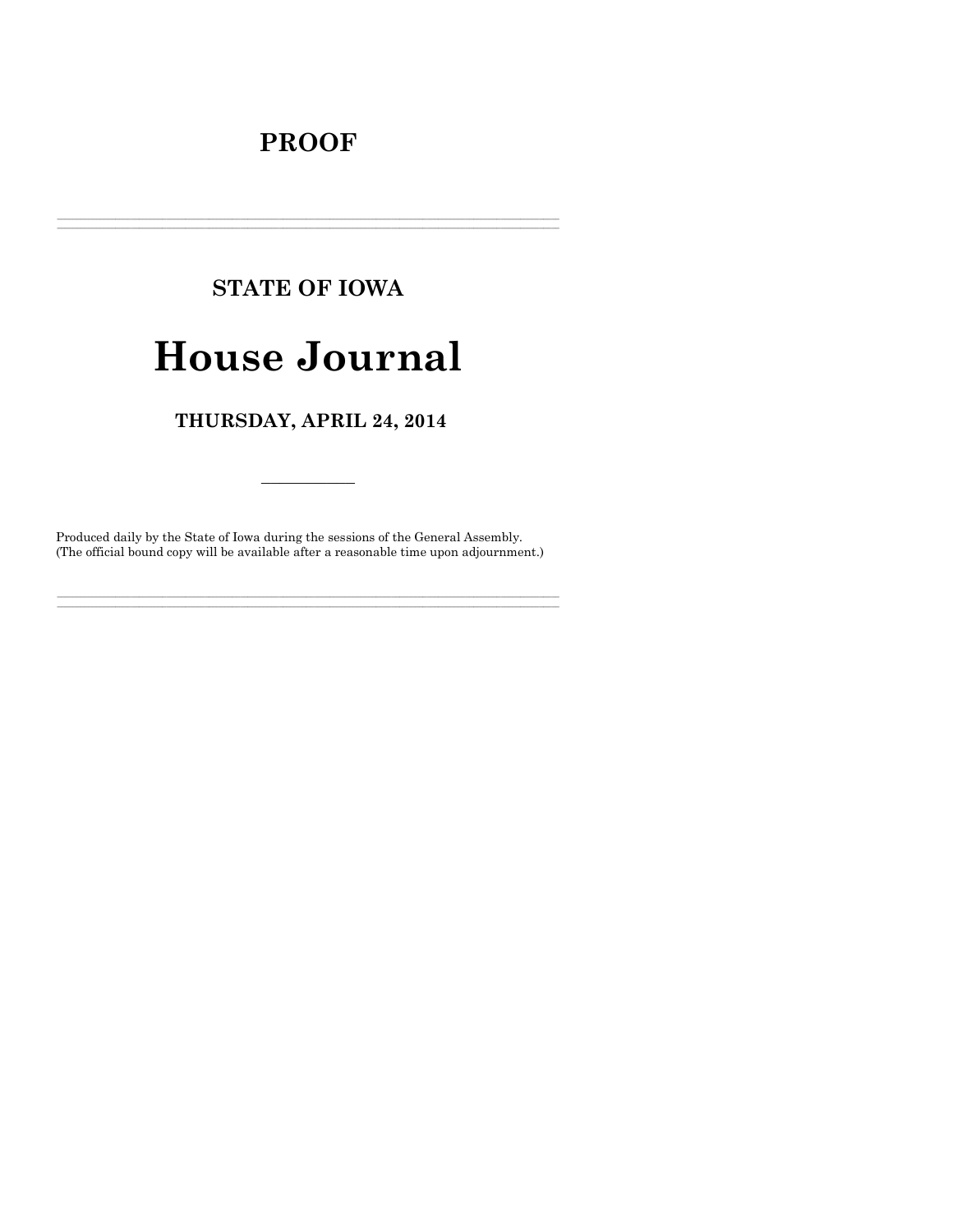### **JOURNAL OF THE HOUSE**

One Hundred-second Calendar Day - Seventy-second Session Day

Hall of the House of Representatives Des Moines, Iowa, Thursday, April 24, 2014

The House met pursuant to adjournment at 8:35 a.m., Speaker Paulsen in the chair.

Prayer was offered by Representative Dolecheck of Ringgold County.

#### PLEDGE OF ALLEGIANCE

The Pledge of Allegiance was led by Adrian Mitchell, Page from Des Moines.

The Journal of Wednesday, April 23, 2014, was approved.

On motion by Upmeyer of Cerro Gordo, the House was recessed at 8:40 a.m., until 1:00 p.m.

#### AFTERNOON SESSION

The House reconvened at 1:04 p.m., Windschitl of Harrison in the chair.

#### RULE 57 SUSPENDED

Upmeyer of Cerro Gordo asked and received unanimous consent to suspend Rule 57, relating to committee notice and agenda, for a meeting of the committee on Appropriations and the committee on Ways and Means to meet immediately.

The House stood at ease at 1:06 p.m., until the fall of the gavel.

The House resumed session at 3:21 p.m., S. Olson of Clinton in the chair.

#### MESSAGE FROM THE SENATE

The following message was received from the Senate: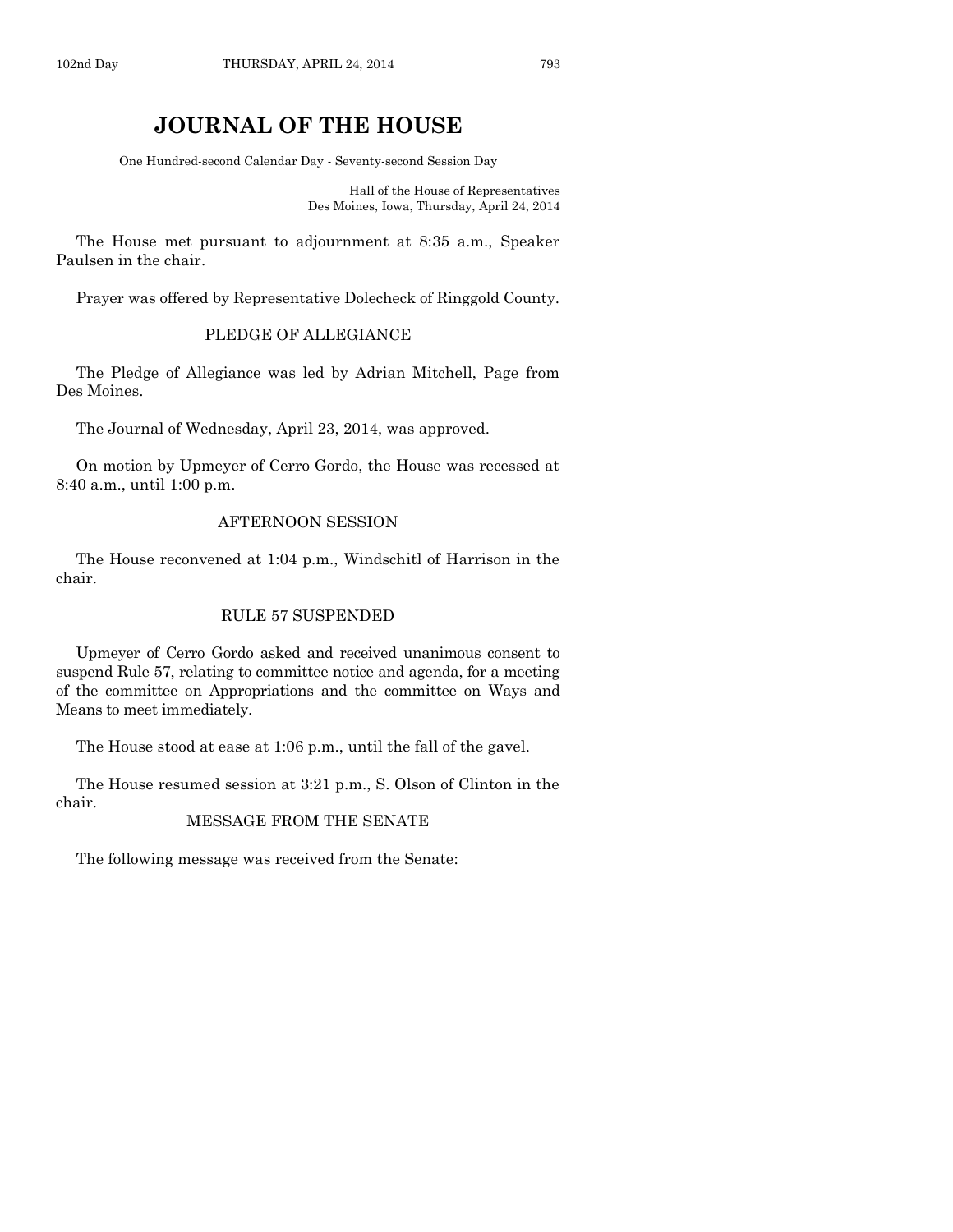Mr. Speaker: I am directed to inform your honorable body that the Senate has on April 24, 2014, passed the following bill in which the concurrence of the House is asked:

[Senate File 2360,](http://coolice.legis.iowa.gov/Cool-ICE/default.asp?Category=billinfo&Service=Billbook&frame=1&GA=85&hbill=SF2360) a bill for an act creating the medical cannabidiol Act and providing penalties and including effective date provisions.

MICHAEL E. MARSHALL, Secretary

The House stood at ease at 3:28 p.m., until the fall of the gavel.

The House resumed session at 3:33 p.m., S. Olson of Clinton in the chair.

The House stood at ease at 3:33 p.m., until the fall of the gavel.

The House resumed session at 5:24 p.m., Speaker Paulsen in the chair.

#### MESSAGES FROM THE SENATE

The following messages were received from the Senate:

Mr. Speaker: I am directed to inform your honorable body that the Senate has on April 24, 2014, passed the following bill in which the concurrence of the Senate was asked:

[House File 2474,](http://coolice.legis.iowa.gov/Cool-ICE/default.asp?Category=billinfo&Service=Billbook&frame=1&GA=85&hbill=HF2474) a bill for an act expanding the criminal offense of and related penalties for sexual exploitation to include persons issued a school coaching authorization, and including effective date provisions.

Also: That the Senate has on April 24, 2014, concurred in the House amendment and passed the following bill in which the concurrence of the Senate was asked:

[Senate File 2344,](http://coolice.legis.iowa.gov/Cool-ICE/default.asp?Category=billinfo&Service=Billbook&frame=1&GA=85&hbill=SF2344) a bill for an act relating to renewable fuels, by providing for biobutanol and biobutanol blended gasoline, modifying the rate of the E-15 plus gasoline promotion tax credit and extending provisions for a biodiesel production refund, and including effective date and retroactive applicability provisions.

MICHAEL E. MARSHALL, Secretary

The House stood at ease at 5:46 p.m., until the fall of the gavel.

The House resumed session at 5:58 p.m., Speaker Paulsen in the chair.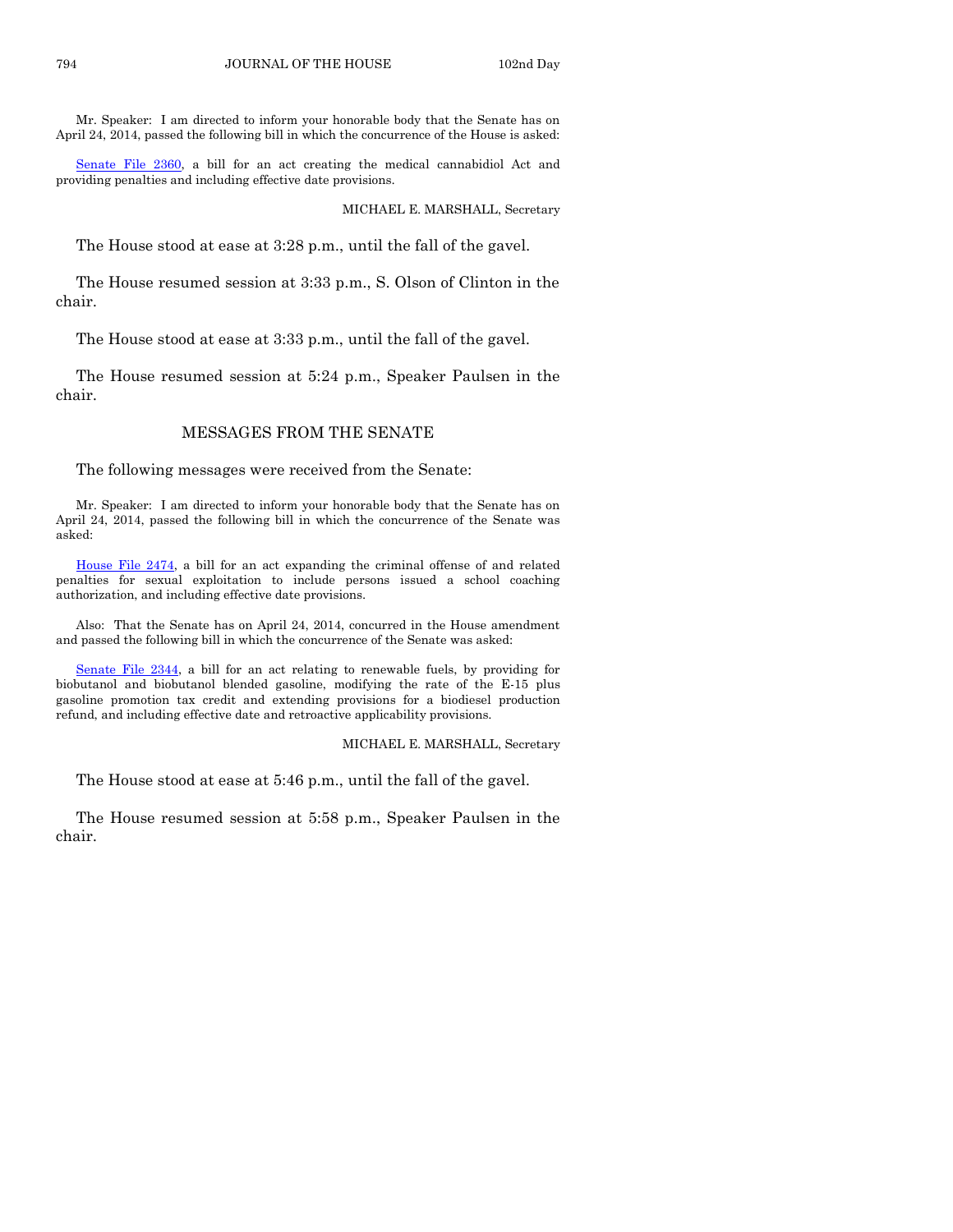#### INTRODUCTION OF BILL

**[House File 2475,](http://coolice.legis.iowa.gov/Cool-ICE/default.asp?Category=billinfo&Service=Billbook&frame=1&GA=85&hbill=HF2475)** by committee on Ways and Means, a bill for an act extending the duration of county mental health and disabilities services fund per capita levy provisions.

Read first time and placed on the **Ways and Means calendar.**

#### HOUSE REFUSED TO CONCUR

Watts of Dallas called up for consideration **[Senate File 2342,](http://coolice.legis.iowa.gov/Cool-ICE/default.asp?Category=billinfo&Service=Billbook&frame=1&GA=85&hbill=SF2342)** a bill for an act relating to and making appropriations to certain state departments, agencies, funds, and certain other entities, providing for regulatory authority, and other properly related matters, and including effective date and retroactive applicability provisions, amended by the House, further amended by the Senate and moved that the House concur in the Senate amendment H–[8288](http://coolice.legis.iowa.gov/Cool-ICE/default.asp?Category=billinfo&Service=Billbook&frame=1&GA=85&hbill=H8288) to the House amendment.

The motion lost and the House refused to concur in the Senate amendment  $H-8288$ , to the House amendment.

#### CONFERENCE COMMITTEE REPORT RECEIVED [\(House File 2450\)](http://coolice.legis.iowa.gov/Cool-ICE/default.asp?Category=billinfo&Service=Billbook&frame=1&GA=85&hbill=HF2450)

A conference committee report signed by the following Senate and House members was filed April 24, 2014, on [House File 2450,](http://coolice.legis.iowa.gov/Cool-ICE/default.asp?Category=billinfo&Service=Billbook&frame=1&GA=85&hbill=HF2450) a bill for an act relating to appropriations to the justice system and including effective date provisions:

ON THE PART OF THE HOUSE: ON THE PART OF THE SENATE:

MARTI ANDERSON JULIAN GARRETT STAN GUSTAFSON ROBERT M. HOGG MEGAN HESS RICH TAYLOR TODD TAYLOR

GARY WORTHAN, CHAIR THOMAS G. COURTNEY, CHAIR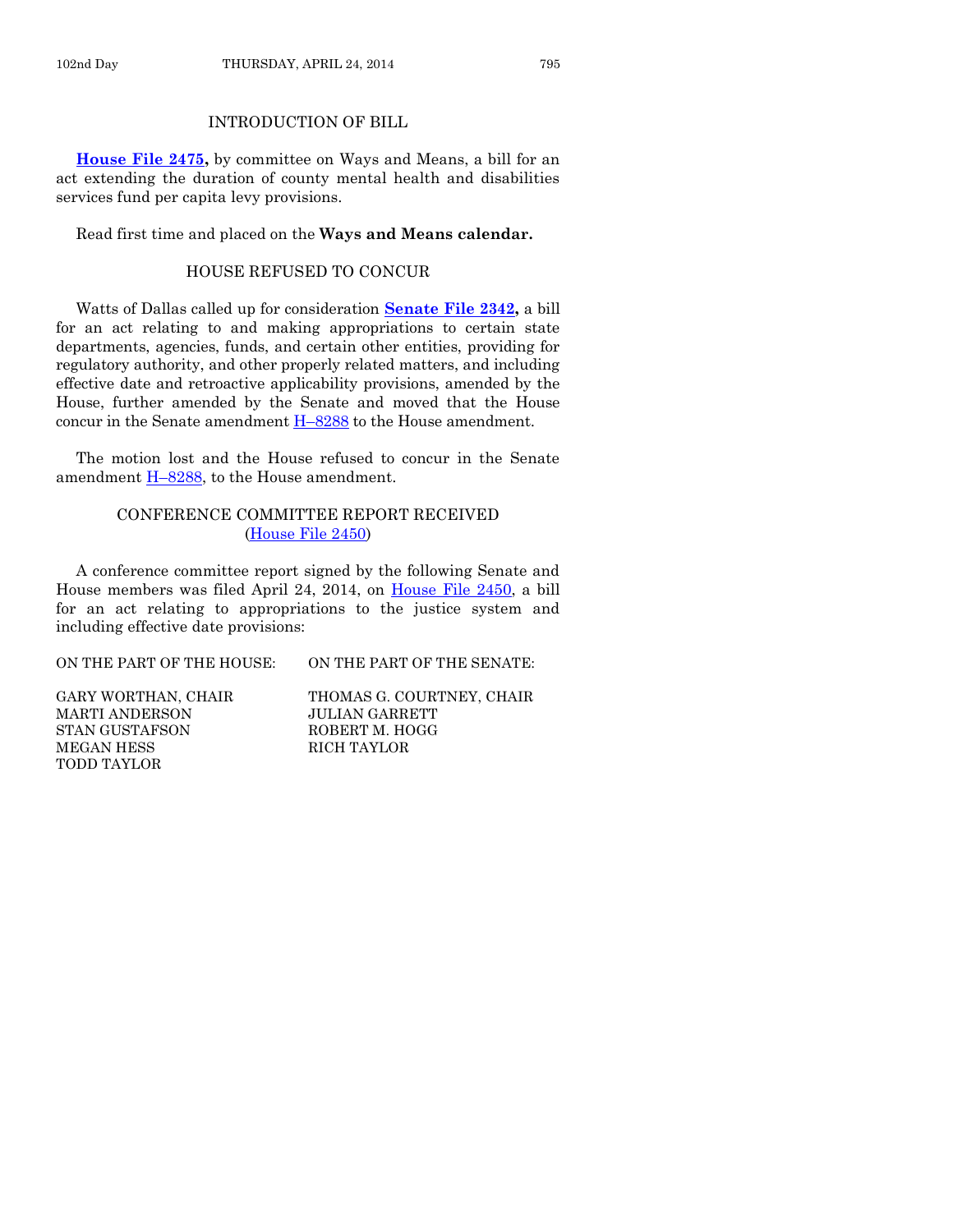#### ADOPTION OF THE REPORT OF THE CONFERENCE COMMITTEE [\(House File 2450\)](http://coolice.legis.iowa.gov/Cool-ICE/default.asp?Category=billinfo&Service=Billbook&frame=1&GA=85&hbill=HF2450)

Worthan of Buena Vista called up for consideration the report of the conference committee on **[House File 2450,](http://coolice.legis.iowa.gov/Cool-ICE/default.asp?Category=billinfo&Service=Billbook&frame=1&GA=85&hbill=HF2450)** a bill for an act relating to appropriations to the justice system and including effective date provisions, and moved the adoption of the conference committee report and the amendments contained therein.

The motion prevailed and the conference committee report was adopted.

Worthan of Buena Vista moved that the bill be read a last time now and placed upon its passage which motion prevailed and the bill was read a last time.

On the question "Shall the bill pass?" [\(H.F. 2450\)](http://coolice.legis.iowa.gov/Cool-ICE/default.asp?Category=billinfo&Service=Billbook&frame=1&GA=85&hbill=HF2450)

The ayes were, 94:

| Abdul-Samad       | Alons         | Anderson   | Bacon             |
|-------------------|---------------|------------|-------------------|
| Baltimore         | Bearinger     | Berry      | Brandenburg       |
| <b>Byrnes</b>     | Cohoon        | Costello   | Cownie            |
| Dawson            | Devoe         | Dolecheck  | Drake             |
| Dunkel            | Fisher        | Forbes     | Forristall        |
| Fry               | Gaskill       | Gassman    | Grassley          |
| Gustafson         | Hagenow       | Hall       | Hanson            |
| Hanusa            | Heartsill     | Heaton     | Heddens           |
| Hein              | Hess          | Highfill   | Hunter            |
| Huseman           | Isenhart      | Jacoby     | Jorgensen         |
| Kaufmann          | Kearns        | Kelley     | Klein             |
| Koester           | Kressig       | Landon     | Lensing           |
| Lofgren           | Lundby        | Lykam      | Mascher           |
| Maxwell           | Meyer         | Miller, L. | Moore             |
| Muhlbauer         | Murphy        | Oldson     | Olson, R.         |
| Olson, S.         | Ourth         | Pettengill | Prichard          |
| Rayhons           | Riding        | Rogers     | Ruff              |
| Running-Marquardt | Salmon        | Sands      | Schultz           |
| Shaw              | Sheets        | Smith, J.  | Smith, M.         |
| Soderberg         | Staed         | Stanerson  | Stutsman          |
| Taylor, R.        | Taylor, T.    | Thede      | Thomas            |
| Upmeyer           | Vander Linden | Watts      | Wessel-Kroeschell |
| Winckler          | Windschitl    | Wolfe      | Wood              |
| Worthan           | Mr. Speaker   |            |                   |
|                   | Paulsen       |            |                   |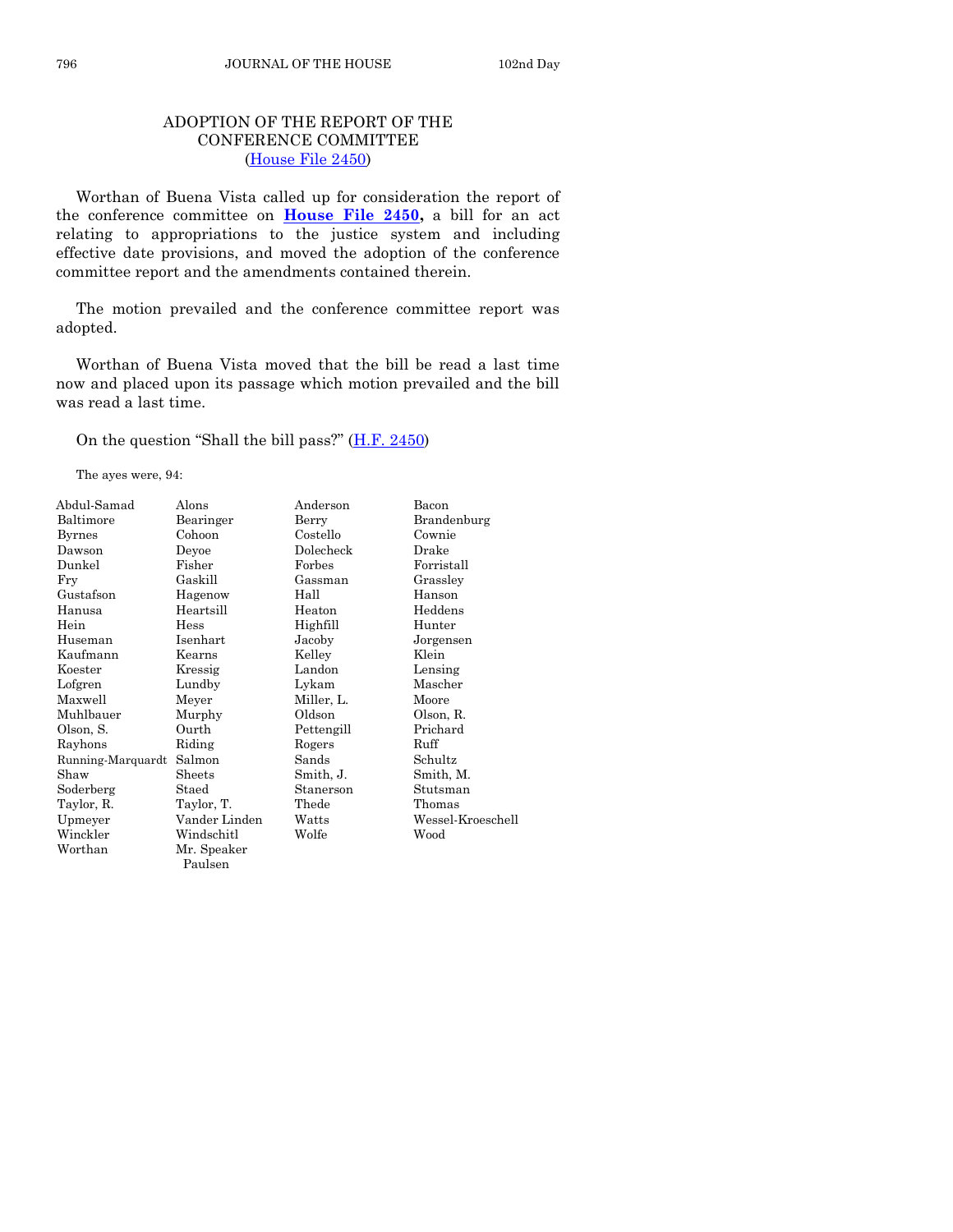The nays were, none.

Absent or not voting, 6:

| Baudler   | Gaines   | Kajtazovic | Miller, H. |
|-----------|----------|------------|------------|
| Olson, T. | Steckman |            |            |

The bill having received a constitutional majority was declared to have passed the House and the title was agreed to.

#### INTRODUCTION OF BILL

**[House File 2476,](http://coolice.legis.iowa.gov/Cool-ICE/default.asp?Category=billinfo&Service=Billbook&frame=1&GA=85&hbill=HF2476)** by committee on Ways and Means, a bill for an act relating to funding of unified law enforcement districts, and including effective date and applicability provisions.

Read first time and placed on the **Ways and Means calendar.**

The House stood at ease at 6:19 p.m., until the fall of the gavel.

The House resumed session at 6:29 p.m., Speaker Paulsen in the chair.

Windschitl of Harrison in the chair at 6:32 p.m.

#### CONSIDERATION OF BILL Ways and Means Calendar

**Senate File 2340**, a bill for an act modifying provisions applicable to the solar energy system tax credit, and including effective date and retroactive applicability provisions, with report of committee recommending passage, was taken up for consideration.

Forristall of Pottawattamie offered amendment H–[8306](http://coolice.legis.iowa.gov/Cool-ICE/default.asp?Category=billinfo&Service=Billbook&frame=1&GA=85&hbill=H8306) filed by him from the floor and moved its adoption.

Roll call was requested by Isenhart of Dubuque and M. Smith of Marshall.

Rule 75 was invoked.

On the question "Shall amendment H–[8306](http://coolice.legis.iowa.gov/Cool-ICE/default.asp?Category=billinfo&Service=Billbook&frame=1&GA=85&hbill=H8306) be adopted?" [\(S.F. 2340\)](http://coolice.legis.iowa.gov/Cool-ICE/default.asp?Category=billinfo&Service=Billbook&frame=1&GA=85&hbill=SF2340)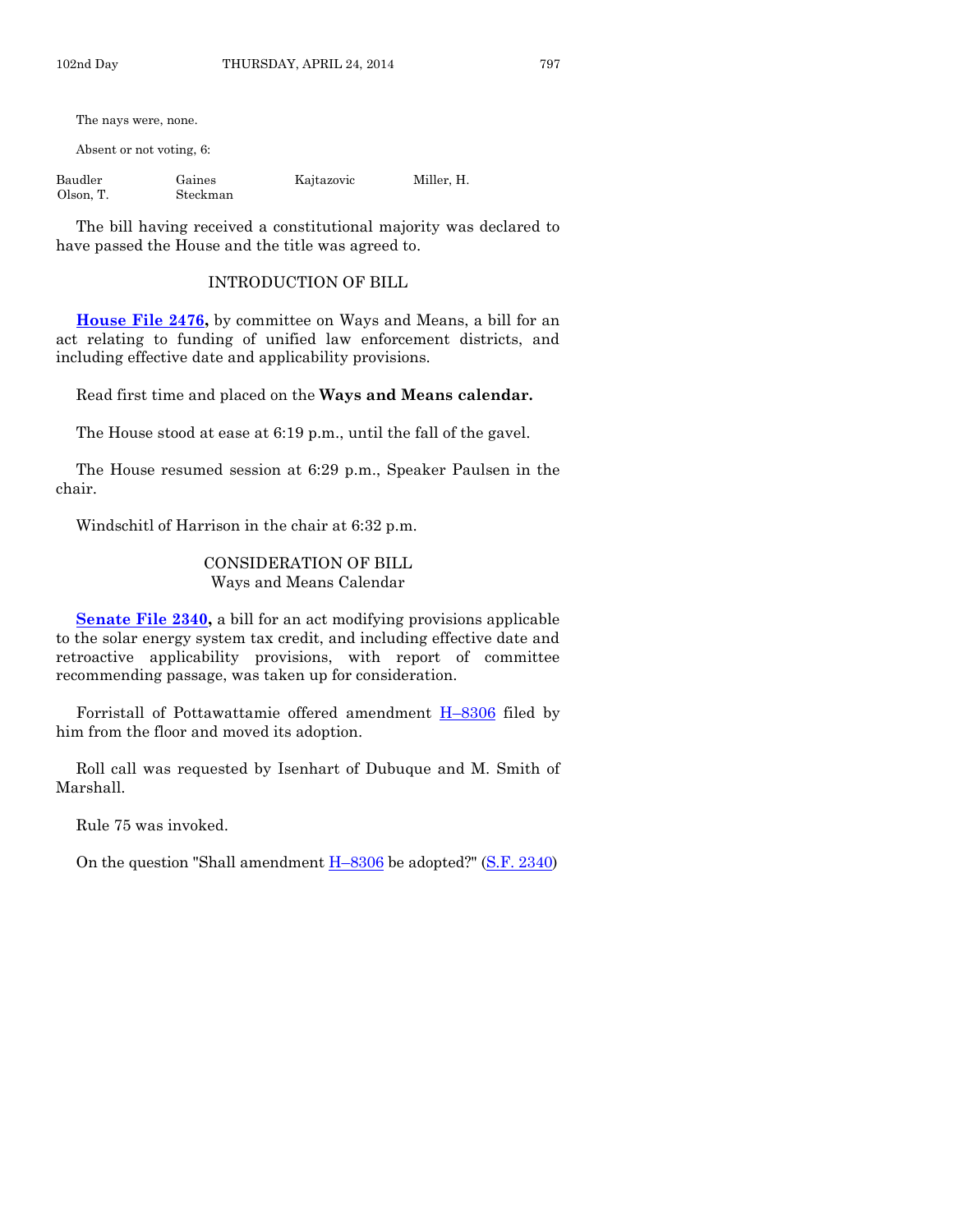|  |  | The ayes were, 51: |  |
|--|--|--------------------|--|
|--|--|--------------------|--|

| Alons                       | Bacon          | Baltimore   | <b>Byrnes</b>     |
|-----------------------------|----------------|-------------|-------------------|
| Costello                    | Cownie         | Devoe       | Dolecheck         |
| Drake                       | Fisher         | Forristall  | Fry               |
| Gassman                     | Grassley       | Gustafson   | Hagenow           |
| Hanusa                      | Heartsill      | Heaton      | Hein              |
| Hess                        | Highfill       | Huseman     | Jorgensen         |
| Kaufmann                    | Klein          | Koester     | Landon            |
| Lofgren                     | Maxwell        | Miller, L.  | Moore             |
| Olson, S.                   | Paulsen, Spkr. | Pettengill  | Rayhons           |
| Rogers                      | Salmon         | Sands       | Schultz           |
| Shaw                        | Sheets         | Smith, J.   | Soderberg         |
| Stanerson                   | Taylor, R.     | Upmeyer     | Vander Linden     |
| Watts                       | Worthan        | Windschitl, |                   |
|                             |                | Presiding   |                   |
| The nays were, 43:          |                |             |                   |
| Abdul-Samad                 | Anderson       | Bearinger   | Berry             |
| Brandenburg                 | Cohoon         | Dawson      | Dunkel            |
| Forbes                      | Gaskill        | Hall        | Hanson            |
| Heddens                     | Hunter         | Isenhart    | Jacoby            |
| Kearns                      | Kelley         | Kressig     | Lensing           |
| Lundby                      | Lykam          | Mascher     | Meyer             |
| Muhlbauer                   | Murphy         | Oldson      | Olson, R.         |
| Ourth                       | Prichard       | Riding      | Ruff              |
| Running-Marquardt Smith, M. |                | Staed       | Stutsman          |
| Taylor, T.                  | Thede          | Thomas      | Wessel-Kroeschell |
| Winckler                    | Wolfe          | Wood        |                   |
| Absent or not voting, 6:    |                |             |                   |
| Baudler                     | Gaines         | Kajtazovic  | Miller, H.        |
| Olson, T.                   | Steckman       |             |                   |

Amendment **H-[8306](http://coolice.legis.iowa.gov/Cool-ICE/default.asp?Category=billinfo&Service=Billbook&frame=1&GA=85&hbill=H8306)** was adopted.

Forristall of Pottawattamie moved that the bill be read a last time now and placed upon its passage which motion prevailed and the bill was read a last time.

On the question "Shall the bill pass?" ([S.F. 2340\)](http://coolice.legis.iowa.gov/Cool-ICE/default.asp?Category=billinfo&Service=Billbook&frame=1&GA=85&hbill=SF2340)

The ayes were, 90:

| Abdul-Sama    |
|---------------|
| Baltimore     |
| <b>Byrnes</b> |
| Dawson        |
|               |

Abdul-Samad Alons Anderson Bacon Cohoon Costello Cownie Dawson Deyoe Dolecheck Drake

Bearinger Berry Brandenburg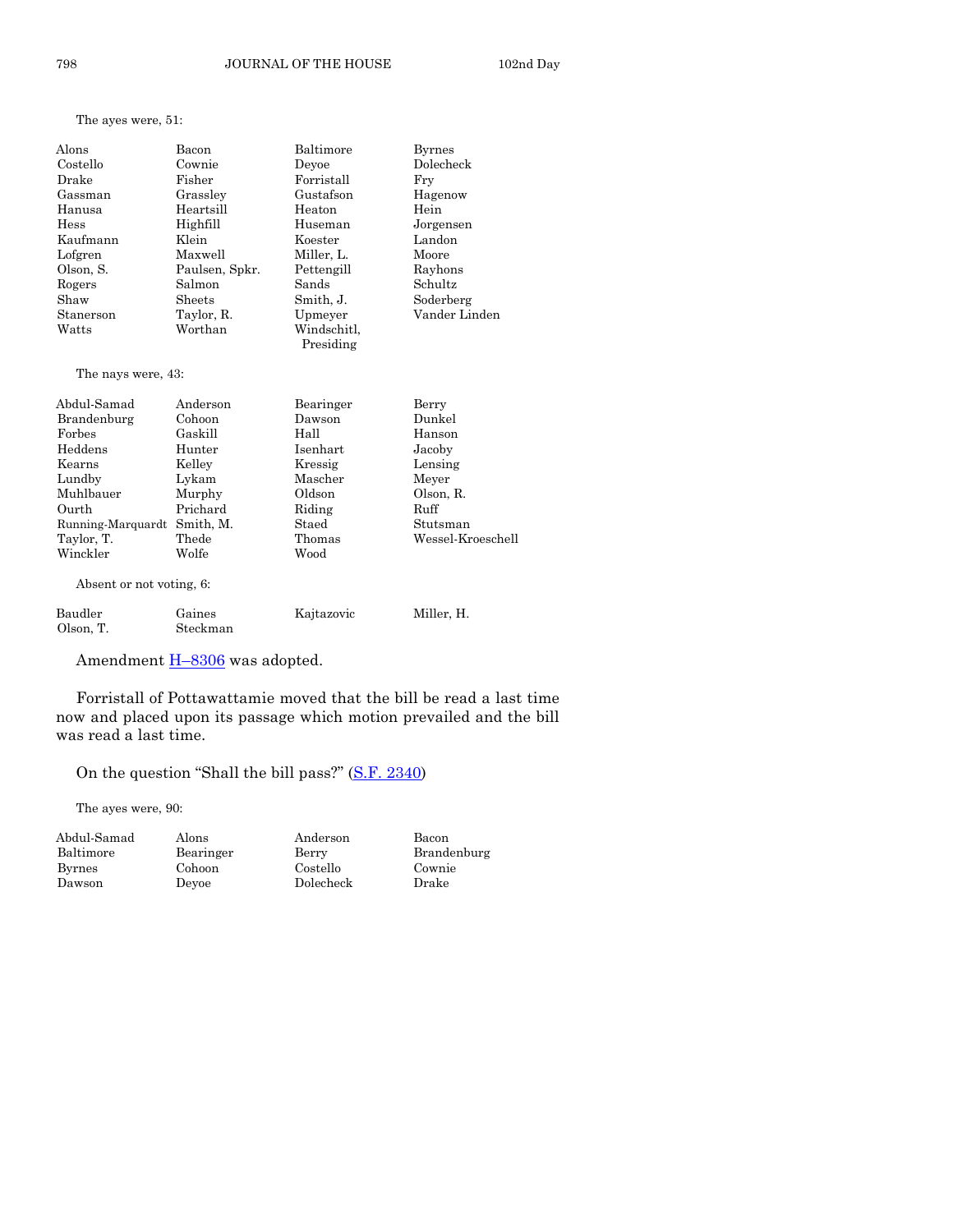| Dunkel                   | Fisher                   | Forbes     | Forristall        |
|--------------------------|--------------------------|------------|-------------------|
| Fry                      | Gaskill                  | Gassman    | Grassley          |
| Gustafson                | Hagenow                  | Hall       | Hanson            |
| Hanusa                   | Heartsill                | Heaton     | Heddens           |
| Hein                     | Hess                     | Huseman    | Isenhart          |
| Jacoby                   | Jorgensen                | Kaufmann   | Kearns            |
| Kelley                   | Klein                    | Koester    | Kressig           |
| Landon                   | Lensing                  | Lofgren    | Lundby            |
| Lykam                    | Mascher                  | Maxwell    | Meyer             |
| Miller, L.               | Moore                    | Muhlbauer  | Murphy            |
| Oldson                   | Olson, R.                | Olson, S.  | Ourth             |
| Paulsen, Spkr            | Pettengill               | Prichard   | Rayhons           |
| Riding                   | Rogers                   | Ruff       | Running-Marquardt |
| Salmon                   | Sands                    | Schultz    | Shaw              |
| Smith, J.                | Smith, M.                | Soderberg  | Staed             |
| Stanerson                | Stutsman                 | Taylor, R. | Taylor, T.        |
| Thede                    | Thomas                   | Upmeyer    | Vander Linden     |
| Wessel-Kroeschell        | Winckler                 | Wolfe      | Wood              |
| Worthan                  | Windschitl,<br>Presiding |            |                   |
|                          |                          |            |                   |
| The nays were, 4:        |                          |            |                   |
| Highfill                 | Hunter                   | Sheets     | Watts             |
| Absent or not voting, 6: |                          |            |                   |
| Baudler                  | Gaines                   | Kajtazovic | Miller, H.        |
| Olson, T.                | Steckman                 |            |                   |

The bill having received a constitutional majority was declared to have passed the House and the title was agreed to.

#### IMMEDIATE MESSAGES

Upmeyer of Cerro Gordo asked and received unanimous consent that the following bills be immediately messaged to the Senate: **[House File 2450](http://coolice.legis.iowa.gov/Cool-ICE/default.asp?Category=billinfo&Service=Billbook&frame=1&GA=85&hbill=HF2450)** and **Senate Files 2340** and **2342.**

#### LEAVE OF ABSENCE

Leave of absence was granted during voting as follows:

Miller, H. of Webster Steckman of Cerro Gordo

Baudler of Adair Kajtazovic of Black Hawk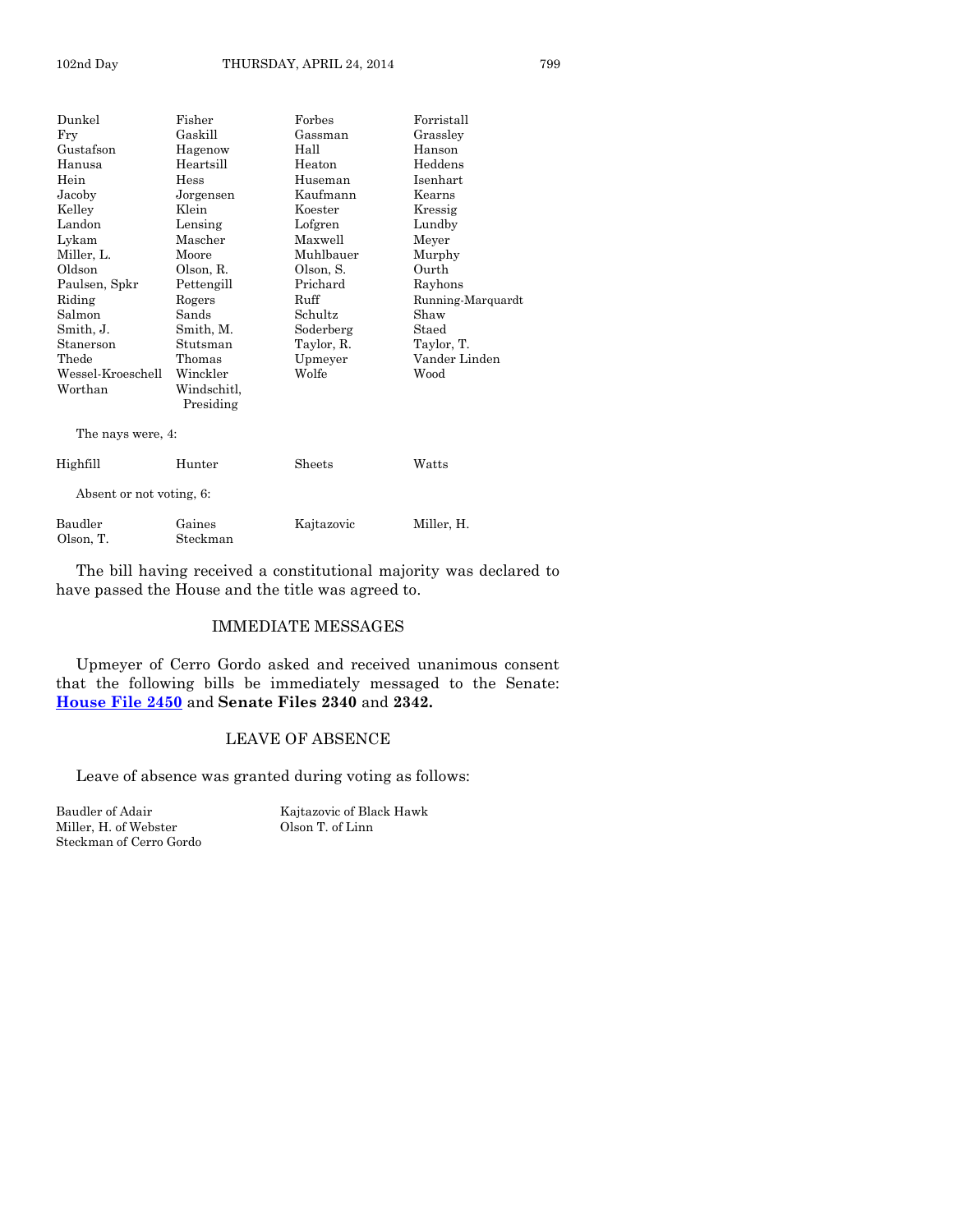#### BILLS SIGNED BY THE GOVERNOR

A communication was received from the Governor announcing that on April 24, 2014, he approved and transmitted to the Secretary of State the following bills:

Senate [File 2310,](http://coolice.legis.iowa.gov/Cool-ICE/default.asp?Category=billinfo&Service=Billbook&frame=1&GA=85&hbill=SF2310) an Act relating to the underage possession or consumption of alcohol and providing penalties.

Senate [File 2311,](http://coolice.legis.iowa.gov/Cool-ICE/default.asp?Category=billinfo&Service=Billbook&frame=1&GA=85&hbill=SF2311) an Act relating to sexual and criminal offenses involving minors and others, including prostitution, pimping, and human trafficking, providing for a fee, and including penalties and effective date and applicability provisions.

#### SUBCOMMITTEE ASSIGNMENTS

#### **[House File 2470](http://coolice.legis.iowa.gov/Cool-ICE/default.asp?Category=billinfo&Service=Billbook&frame=1&GA=85&hbill=HF2470)**

Ways and Means: Windschitl, Chair; Isenhart and Sands.

#### **[Senate File 2348](http://coolice.legis.iowa.gov/Cool-ICE/default.asp?Category=billinfo&Service=Billbook&frame=1&GA=85&hbill=SF2348)**

Ways and Means: Windschitl, Chair; Gaskill and Sands.

#### **[Senate File 2350](http://coolice.legis.iowa.gov/Cool-ICE/default.asp?Category=billinfo&Service=Billbook&frame=1&GA=85&hbill=SF2350)**

Ways and Means: Windschitl, Chair; Isenhart and Sands.

#### **[Senate File 2355](http://coolice.legis.iowa.gov/Cool-ICE/default.asp?Category=billinfo&Service=Billbook&frame=1&GA=85&hbill=SF2355)**

Ways and Means: Moore, Chair; Byrnes and Riding.

**[Senate File 2356](http://coolice.legis.iowa.gov/Cool-ICE/default.asp?Category=billinfo&Service=Billbook&frame=1&GA=85&hbill=SF2356)**

Ways and Means: Windschitl, Chair; Kelley and Sands.

#### COMMITTEE RECOMMENDATIONS

MR. SPEAKER: The Chief Clerk of the House respectfully reports that the following committee recommendations have been received and are on file in the office of the Chief Clerk:

> CARMINE BOAL Chief Clerk of the House